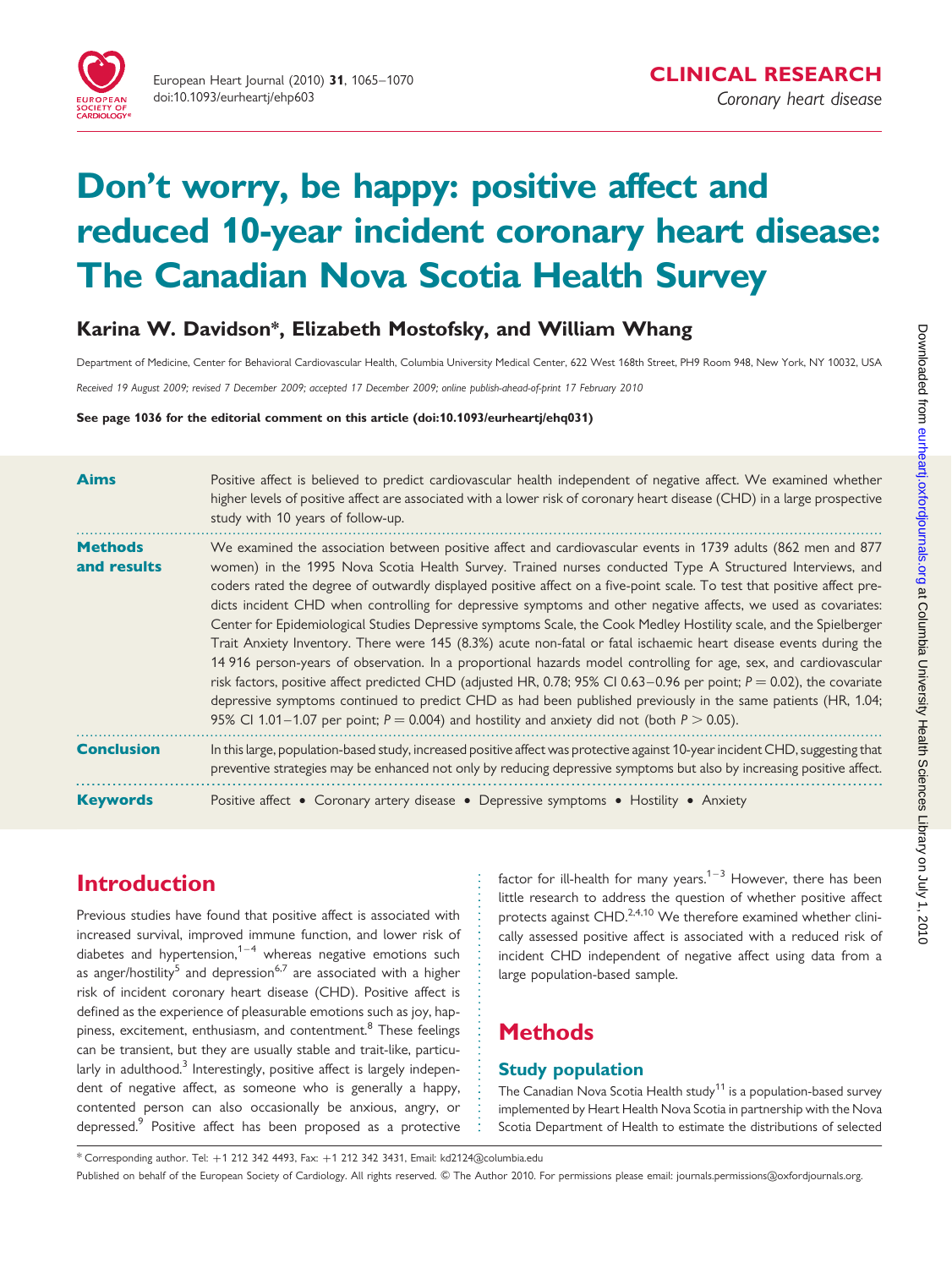health indicators and preventive practices of Nova Scotians. The sample was constructed based on a probability sample designed by Statistics Canada, the national statistical agency and census bureau, to be representative of the Nova Scotian population by age, gender, and geographic location. The targeted population consisted of all non-institutionalized Nova Scotians aged 18 and above whose names were listed in the Medical Service Insurance register, the government-sponsored, universal health insurance plan. The overall recruitment percentage (72%) is comparable to other large health surveys, and weights applied from propensity analyses to test for response bias revealed no meaningful biases.<sup>12</sup> Pregnant women were excluded from the survey, as their CHD risk factors (e.g. weight, blood pressure, diabetes, etc.) were not considered stable at entry.

A group of 29 public health nurses took part in a 5-day training session on how to properly contact the identified participants and how to accurately collect data using the standardized measures. From March through November 1995, the nurses collected data by contacting survey participants, immediately interviewing those who agreed to participate. Participants were asked to attend health-care clinic 7 days after the interview for assessment of height and weight and to provide a fasting blood sample for lipid determination and sample banking. During the clinic visit, participants were asked to complete a structured interview that was videotaped for subsequent scoring. Further details of the study procedures have been previously published.<sup>11,13</sup>

Participants provided written consent, allowing linkage to their future and past health-care utilization data and for the storage and future use of videotapes. We restricted our sample to those who had attended the clinic session and completed the structured interview with no hospital discharge diagnoses of CHD in the 5 years prior to the baseline survey, determined by their single-payer electronic medical records (see below). IRB approval was originally obtained for the baseline protocol and was subsequently obtained for these analyses at both Dalhousie University in Canada and Columbia University in New York.

#### Assessment of coronary heart disease risk factors

At the baseline visit, we measured the levels of each component of the Framingham risk score, including sex, age, total cholesterol, HDL cholesterol, blood pressure, history of diabetes, and cigarette smoking.<sup>14</sup> Nurses measured weight and height twice and reported the average of the two measurements for each. The averaged values were used to calculate body mass index (calculated as weight in kilograms divided by height in metres squared). Participants also reported if a physician had ever diagnosed them as having diabetes mellitus. Registered nurses measured resting systolic (SBP) and diastolic (DBP) blood pressures using a manual random zero sphygmomanometer. Two readings from home and two readings from the clinic session (usually 1 week later) were averaged to create the resting SBP and DBP measurements. Total cholesterol and high-density cholesterol were assayed from plasma samples by the Lipid Research Laboratory, University of Toronto.<sup>15</sup> Low-density lipoprotein cholesterol was calculated using the Friedewald formula.<sup>16</sup> Those who reported smoking in the last year or who reported smoking currently were categorized as smokers, and the remainder were coded as non-smokers.

#### Assessment of self-reported psychosocial risk factors

Three negative affect measures were included as covariates to test if positive affect was independently predictive of incident CHD.

#### Depressive symptoms

Depressive symptoms were measured using the Centers for Epidemiological Studies-Depressive symptoms (CES-D) scale,<sup>17</sup> a 20-item selfreport instrument that was designed for use in epidemiological studies as a measure of current level of depressive symptoms. Higher scores reflect increased depressive symptoms.

#### **Hostility**

Hostility was assessed with the Cook-Medley Hostility scale;<sup>18</sup> 50 true–false items commonly used to assess self-reported hostility.19,20

#### Anxious symptoms

Anxious symptoms were assessed with the Trait-subscale of the State-Trait Anxiety scale,  $21$  a 20-item test that describes symptoms of anxiety (e.g. I worry too much over something that really doesn't matter). The scale requires respondents to indicate how frequently they experience a variety of anxiety symptoms using a four-point Likert scale.

#### Clinically assessed positive affect

The Expanded Structured Interview is a 12 min, interpersonally stressful interview designed to assess anger expression and stress reactions by asking participants about their characteristic responses to a variety of different situations.<sup>22</sup> The interview is based on the original Type A Structured Interview, $^{23}$  with additional questions on anger expression and interpersonal stress at work. Positive affect is a rating of the degree to which the participant expresses positive emotions, whether verbally or in behaviour (e.g. smiling) or tone of responses (e.g. cheerful). Positive affect may be demonstrated during the interview or can be based on the participant's level of positive affect reported to occur during day-to-day situations.

There are four steps to the creation of observer-based positive affect scores.<sup>24</sup> First, nurse interviewers were trained and certified to conduct the structured interview and ensure that it was properly recorded on videotape. Second, the recorded interview was viewed to ensure the interviewer followed the script, and only those that passed interview quality filters were included. Third, staff were trained on how to properly code the interviews. Fourth, coding was randomly audited and only those staff passing preset reliability requirements were retained.

All interviews were scored for positive affect, rated from 1 (no positive affect expressed) to 5 (extreme positive affect) by the 23 certified coders. All coders additionally rated a common 30 tapes (unbeknownst to them). Three coders were found to be unreliable, and their tapes were then reassessed by another, reliable coder from the original bank of coders, whose data were then checked again at the end of the coding phase.

#### Surveillance of incident coronary heart disease

The main outcome variable was discharge documentation of incident fatal or nonfatal ischaemic heart disease determined by hospital discharge codes or death certificates [International Classification of Diseases (ICD)-9 codes<sup>25</sup> (410-414) and ICD-10 codes<sup>26</sup> (I21-I25). This included acute myocardial infarction (MI) and other forms of acute ischaemic heart disease, but excluded old or previous MIs (codes 412 and I22/I25.2). Because of the universal health care insurance system in Nova Scotia, data from the provincial health-care database provide accurate documentation for hospitalizations and outpatient visits of all residents, regardless of event or treatment location.<sup>27</sup> Immediately upon discharge, physicians submit ICD codes to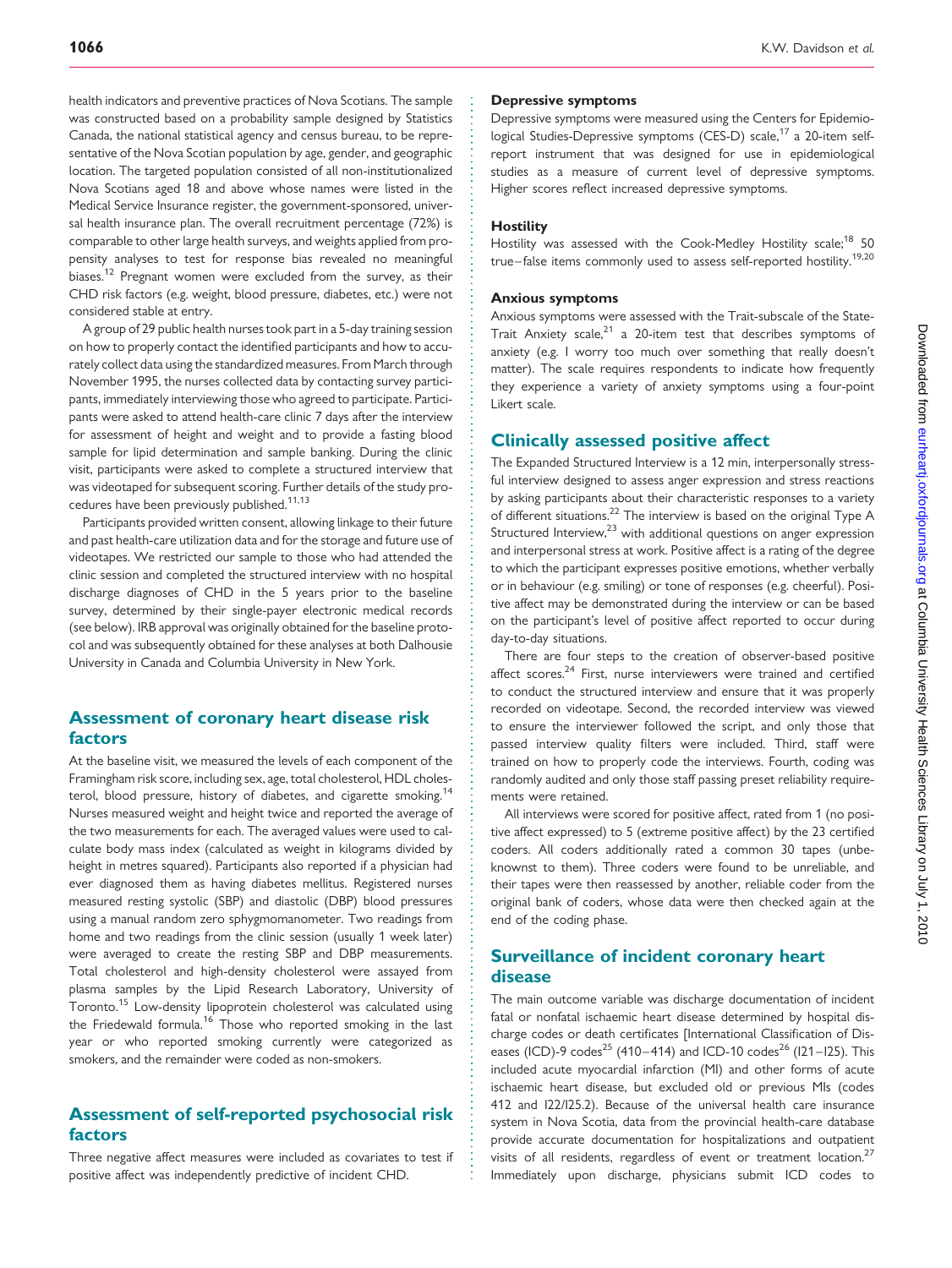Department of Health. A data quality committee from the Department of Health of Nova Scotia meets regularly with health records personnel to ensure accuracy, conduct random chart reviews, and to adjudicate discrepancies in data entry. In order to limit the analyses to incident events, we excluded anyone with a CHD diagnosis prior to their baseline survey by searching for documentation of a CHD event in the 5 years prior to their survey date using the data sources described above.

All deaths are reported to provincial offices, which in turn notify the national census bureau, Statistics Canada, which applies a nationally consistent process of determining the underlying cause of death. Specifically, these data were converted to the ICD codes by staff at Statistics Canada, and only those codes listed above qualified as fatal CHD. Data were extracted by Population Health Unit of Dalhousie University. Participants were observed for up to 10 years, from the date of their initial visit in 1995 until the earliest of the following: 10-year anniversary of their initial visit date or March 2005 or the date of emigration, death from causes other than CHD, or documented incident CHD.

#### Data analysis

We conducted t-tests and  $\chi^2$  tests on levels of cardiovascular risk factors to compare those with vs. those without an available positive affect score. The Cochran–Armitage test for trend was used to test for a linear trend in binomial proportions across levels of positive affect, and analysis of variance contrast analysis was used to test for linear trends in mean levels of continuous measures. Coder reliability was assessed by calculating the correlation between each coders' ratings and the average of the other coders' ratings (corrected item-total correlation) on the common 30 tapes.<sup>28</sup> We constructed Cox proportional hazards models to estimate the adjusted hazard ratios of incident CHD by level of positive affect. Models were adjusted for age at baseline, sex, cardiovascular risk factors, and three negative affect scales of depression, hostility, and anxiety. All models were stratified by geographic region of the sampling frame. Because some of the participants were missing data on baseline characteristics, we calculated the average of the hazard ratio estimates based on five Markov chain Monte Carlo multiple imputations of the data set.<sup>29</sup> We tested the proportional hazards assumption using the Kolmogorov-type supremum test $30$  based on 1000 simulated replications, and there was no evidence of violation of this assumption ( $P = 0.64$ ). We examined the association between positive affect and CHD incidence nonparametrically with restricted cubic splines to provide a more accurate representation of the dose – response curve. Tests for non-linearity used the likelihood ratio test, comparing the model with only the linear term to the model with the linear and the cubic spline terms.31 All analyses were performed using SAS statistical software (version 9.1), and statistical significance was defined by a two-sided  $P \leq 0.05$ .

# **Results**

This prospective study included 1739 participants (862 men, 877 women) from the Nova Scotia Health Survey who were greater than 18 years old with no known CHD at baseline and who completed the survey, clinic exam, and structured interview. Compared with the 481 NSHS95 participants with no positive affect score, the 1739 included participants were younger (average age  $= 46.2$ ) vs. 49;  $t = -2.87$ ,  $P = 0.004$ ), less hostile (19.0 vs. 20.7;  $t = -$ 3.32,  $P = 0.001$ ), they were less likely to be male (44.0% vs.

49.5%;  $\chi$  = 4.47; P = 0.035), and they had higher levels of diastolic pressures (average = 77.0 vs. 75.8;  $t = 2.14$ ,  $P = 0.033$ ). Table 1 shows the baseline characteristics of the 1739 participants included in the analysis. Those with higher levels of positive affect were more likely to be female ( $P < 0.001$ ), less likely to be current smokers ( $P < 0.001$ ), and they had lower levels of total cholesterol  $(P = 0.03)$ , SBP ( $P = 0.008$ ), and DBP ( $P = 0.006$ ), levels of hostility ( $P < 0.001$ ) and anxious symptoms ( $P = 0.03$ ), suggesting that higher levels of positive affect are related to better overall health.

Coder reliability among pairs of coders was 0.90. No single coder appeared to be an outlier when examining the corrected item– total correlations. Positive affect was only minimally correlated with the negative affect measures of depressive symptoms ( $r = -0.04$ ), hostility  $(r = -0.12)$ , and anxious symptoms  $(r = -0.05)$ , suggesting these measures had little common variance.

There were 145 (8.3%) incident CHD events (136 non-fatal, 9 fatal) during the 14 916 person-years of observation (incidence rate, 9.72 events/1000 person-years). Table 2 presents the Cox proportional hazards regression analyses. Even after adjusting for age, sex, cardiovascular risk factors, and negative affect, the rate of incident CHD was 22% lower for one point increase in positive affect score (95% CI 0.63-0.96;  $P = 0.02$ ). The test for linear relation indicated that the association is indeed linear ( $P = 0.04$ ). Figure 1 presents multivariate adjusted dose– response curve using a cubic spline in the fully adjusted model.

## **Discussion**

In this large, randomly selected population-based study, increased positive affect was associated with a reduced risk of 10-year incident CHD, even after adjustment for depressive symptoms, hostility, and anxiety. To our knowledge, this is the first prospective study to examine this relationship.

Recent studies have begun to explore the protective effects of positive affect on physical health, including cardiovascular risk factors such as hypertension and diabetes. $1-3$  Prospective observational studies have reported an inverse association between positive affect and incident stroke $32$  and mortality in medical in-patients<sup>33</sup> as well as diabetic patients, $34$  and others have shown that positive affect is protective against recurrent major clinical events in patients with cardiac stents.<sup>35</sup> In the largest study to date, the Whitehall II cohort study did not find evidence of positive affect protecting against incident CHD, independent of negative affect.<sup>36</sup> However, these studies utilized measurements of positive affect that were not ideal.<sup>37</sup> In fact, some of these studies measured positive affect using instruments that were designed to assess depressive symptoms. In this analysis, trained observers estimated levels of positive affect rather than relying on self-reported levels or items originally designed to assess negative affect.

Positive affect, joy, happiness, and excitement, have previously been shown to be largely independent of negative affect.<sup>9</sup> In our data, there was also a negligible correlation between positive affect and depressive symptoms. We had previously found that depressive symptoms were a significant predictor of CHD incidence in this sample, and so thought it was important to control for this important psychosocial risk factor.<sup>38</sup> Our findings are consistent with an independent and clinically relevant relationship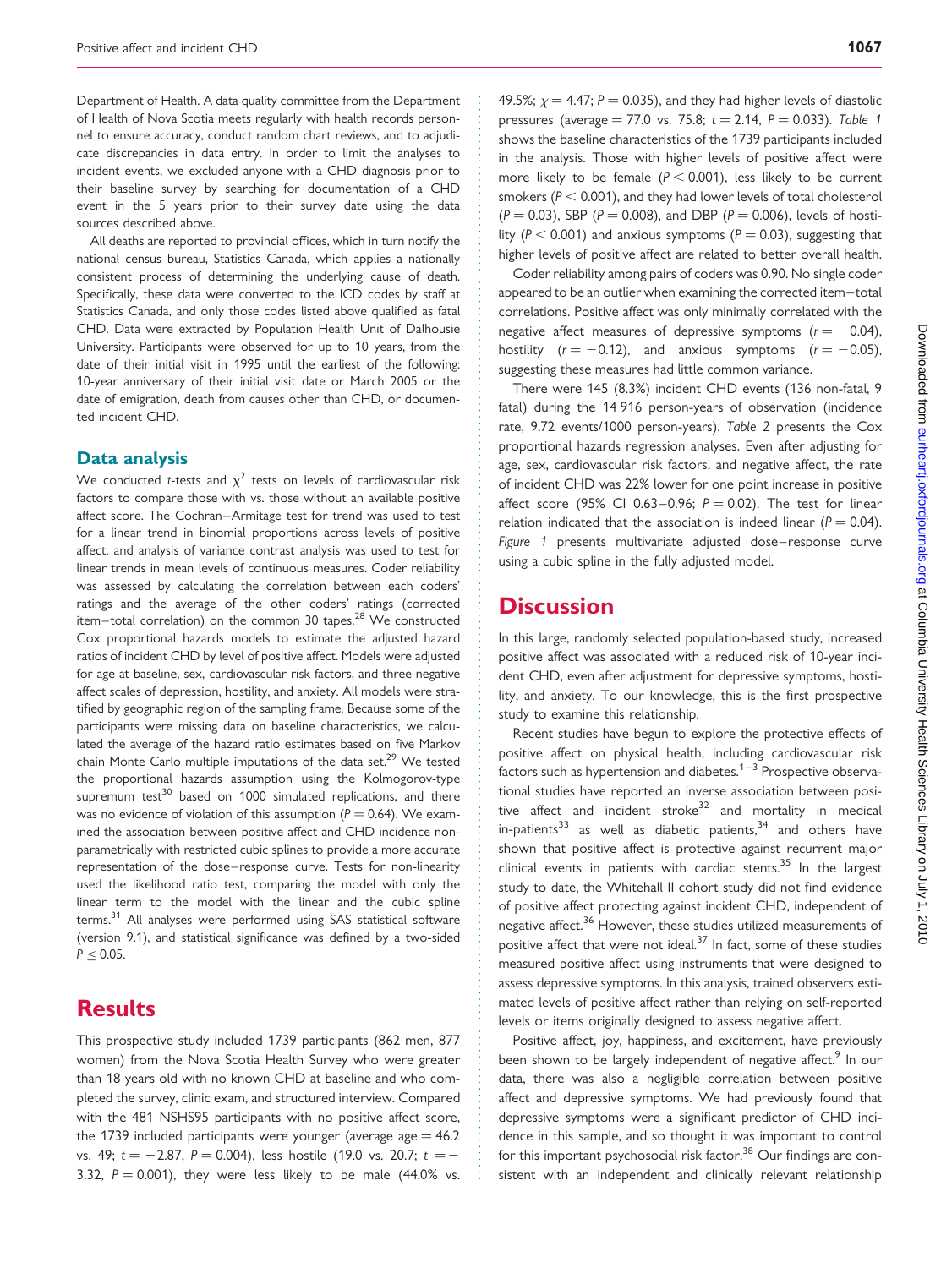| Variable                        | Levels of positive affect |                            |                       |                       |                            | P-value                      |                    |
|---------------------------------|---------------------------|----------------------------|-----------------------|-----------------------|----------------------------|------------------------------|--------------------|
|                                 | Total<br>$(N = 1739)$     | <b>None</b><br>$(n = 168)$ | Little<br>$(n = 755)$ | Moderate<br>$n = 592$ | Quite a bit<br>$(n = 193)$ | <b>Extreme</b><br>$(n = 31)$ | trend <sup>a</sup> |
| Age                             | $46.2 + 18.0$             | $45.6 + 18.1$              | $47.1 + 17.8$         | $45.7 + 18.4$         | $44.7 + 17.5$              | $45.6 + 19.3$                | 0.24               |
| Male                            | 862 (49.6%)               | 112 (66.7%)                | 411 (54.4%)           | 264 (44.6%)           | 68 (35.2%)                 | 7(22.6%)                     | < 0.001            |
| Active smoking                  | 451 (25.9%)               | 58 (34.5%)                 | 206 (27.3%)           | 142 (24.0%)           | 38 (19.7%)                 | 7(22.6%)                     | < 0.001            |
| Body mass index $(kg/m2)$       | $27.1 \pm 5.6$            | $27.5 \pm 5.5$             | $27.1 \pm 5.4$        | $27.1 + 5.8$          | $26.4 \pm 4.9$             | $27.7 + 7.4$                 | 0.23               |
| Diabetes mellitus               | 65 (3.7%)                 | 7(4.2%)                    | 32 (4.2%)             | 18 (3.0%)             | 7(3.4%)                    | 1(3.2%)                      | 0.41               |
| Total cholesterol (mmol/L)      | $5.3 + 1.1$               | $5.4 + 1.2$                | $5.3 + 1.1$           | $5.3 + 1.1$           | $5.2 + 0.9$                | $4.9 + 1.2$                  | 0.03               |
| Low density lipids (mmol/L)     | $3.2 + 0.9$               | $3.2 \pm 0.9$              | $3.3 + 0.9$           | $3.2 + 0.9$           | $3.2 + 0.9$                | $2.9 + 1.0$                  | 0.24               |
| Systolic blood pressure (mmHg)  | $124.7 + 17.0$            | $126.5 + 16.2$             | $125.6 + 17.4$        | $123.4 + 16.6$        | $123.6 + 16.7$             | $121.7 + 18.9$               | 0.008              |
| Diastolic blood pressure (mmHg) | $77.0 + 9.7$              | $78.7 + 10.0$              | $77.3 + 10.0$         | $76.4 + 9.4$          | $76.1 + 9.4$               | $76.6 + 10.7$                | 0.006              |
| Depressive symptoms             | $7.4 + 8.1$               | $8.9 \pm 9.4$              | $7.3 + 8.2$           | $7.1 + 7.8$           | $6.9 \pm 7.6$              | $7.8 + 6.6$                  | 0.06               |
| Hostility                       | $19.0 + 8.1$              | $21.1 + 8.3$               | $19.4 + 8.4$          | $18.4 + 7.9$          | $17.4 + 7.1$               | $17.3 + 6.5$                 | < 0.001            |
| Anxiety                         | $36.6 + 8.4$              | $37.6 + 9.8$               | $36.9 \pm 8.2$        | $36.3 + 8.3$          | $36.0 + 7.9$               | $35.5 + 8.6$                 | 0.03               |

Table 1 Baseline characteristics by level of positive affect expression

 $^{\rm a}\chi^2$  Cochran–Armitage trend test or analysis of variance linear trends.

#### Table 2 Hazard ratios (and 95% confidence intervals) for one unit increase in each psychosocial measure

| <b>Predictor</b>       | Hazard rate (95% confidence interval) |                      |                                                                    |  |  |  |
|------------------------|---------------------------------------|----------------------|--------------------------------------------------------------------|--|--|--|
|                        | Model 1 <sup>a</sup>                  | Model 2 <sup>b</sup> | Model 3 <sup>c</sup>                                               |  |  |  |
|                        |                                       |                      | Positive affect 0.73 (0.59-0.90) 0.77 (0.63-0.95) 0.78 (0.63-0.96) |  |  |  |
| Depressive<br>symptoms |                                       |                      | $1.04$ (1.02-1.06) 1.03 (1.01-1.05) 1.04 (1.01-1.07)               |  |  |  |
| Hostility              |                                       |                      | $1.02$ (1.00-1.04) $1.02$ (1.00-1.04) $1.01$ (0.99-1.03)           |  |  |  |
| Anxious<br>symptoms    |                                       |                      | $1.01$ (0.99 - 1.03) $1.01$ (0.99 - 1.03) 0.97 (0.95 - 1.00)       |  |  |  |

Baseline rates were allowed to vary by region.

<sup>a</sup>Adjusted for age at baseline (continuous) and sex.

<sup>b</sup>Adjusted for variables in Model 1 and smoking (smoking actively or within the past year vs. all others), history of diabetes mellitus (yes/no), body mass index (kg/m<sup>2</sup>), total cholesterol (mmol/L), low-density lipoprotein (mmol/L), systolic blood pressure (mmHg), and diastolic blood pressure (mmHg), measured as continuous terms.

<sup>c</sup>Adjusted for variables in Model 2 and symptoms of negative affect (continuous variables).

between CHD and positive affect (22% relative risk reduction for each one-point increment in positive affect on a five-point scale), a relationship that was not attenuated by adjustment for depressive symptoms.

## Possible pathophysiological mechanisms

Various mechanisms may explain the potential cardiovascular benefits of higher levels of positive affect. For example, positive affect, but not negative affect, has been shown to predict enhanced parasympathetic modulation of heart rate.<sup>39</sup> Positive affect is associated with blunted SBP, DBP, and norepinephrine reactivity during a standardized, stressful laboratory task and with lowered 30 min post-awakening cortisol levels in these same subjects. $40$ 

Increased positive affect may protect against CHD via improvements in sleep habits and smoking cessation. Steptoe et al.<sup>41</sup> have found that higher positive affect is predictive of better sleep quality, independent of negative affect and other predictors of poor sleep, and Strong et al.<sup>42</sup> found that higher levels of positive affect are associated with fewer urges to smoke during smoking cessation treatment, independent of levels of negative affect. However, further research is needed to explain the mechanisms by which positive affect might confer long-term CHD protection.<sup>3,43</sup>

## Study limitations

Among the limitations of our analysis is the fact that information on cardiovascular risk factors were only measured at baseline and therefore, some misclassification is likely. Over the duration of follow-up, it is likely that patients experienced changes in their cardiovascular risk factors (e.g. development of diabetes), health behaviors (e.g. changes in physical activity or smoking status) and medications (e.g. starting or stopping cardio-protective drugs). However, this misclassification would likely have been nondifferential and would lead to an underestimation of results. Similarly, levels of positive affect were also only measured at baseline and changes may have occurred over the 10 years of follow-up. First impressions of positive affect, even by strangers, are remarkably reliable and are in high agreement with ratings done by trained coders, life partners, clinicians, the person, and close friends.<sup>44</sup> These ratings are also remarkably stable across decades of adulthood.<sup>45</sup> It nevertheless remains possible that misclassification occurred, which again would have led to underestimation of the protection conferred by positive affect.

We aimed to exclude survey participants with pre-existing CHD. Therefore, we excluded participants with any self-reported CHD or CHD events documented in the patient charts for the 5 years prior to the survey date. However, since electronic records did not exist prior to 1990, it is not possible to obtain information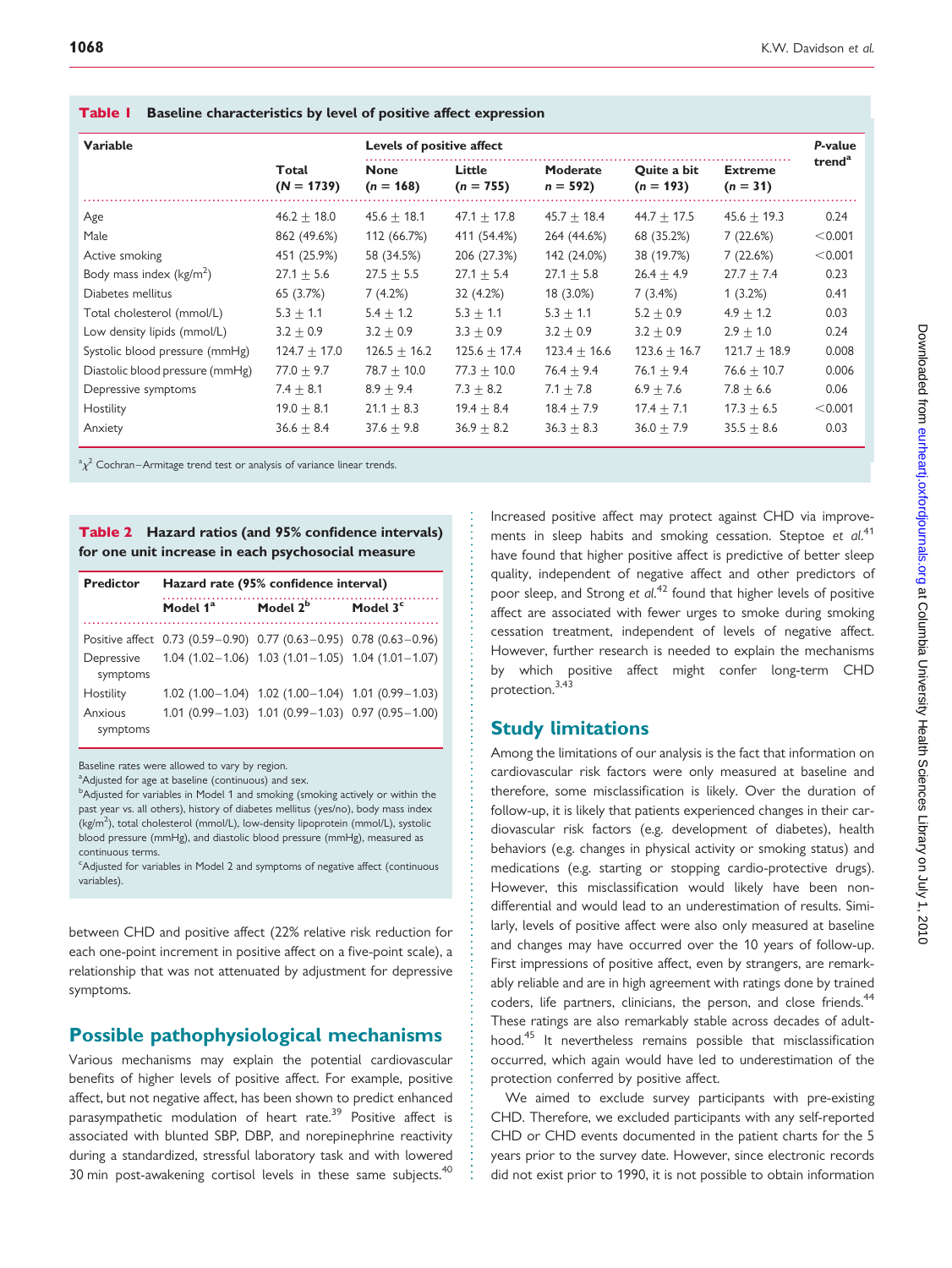



farther back. Therefore, some participants who may have experienced prior CHD events more than 5 years before the baseline survey and denied a history of CHD may have been included in the current analysis. If those who experienced CHD events more than 5 years prior to the baseline visit were also more likely to demonstrate lower levels of positive affect, the results may be an overestimate of the true association.

Since this is an observational study, we cannot rule out the possibility of unmeasured or residual confounding. Participants with data available on positive affect were younger, less likely to be male, less likely to be hostile, and had higher blood pressures than the participants without positive affect scores who were excluded from this analysis. If those who were excluded differed greatly in their risk of CHD and also in their (unknown) levels of positive affect, it is possible that our results may be at least partially accounted for by a selection bias. Therefore, confirmatory studies are needed. Strengths of our analysis include the relatively large sample size, use of a structured interview with standardized assessment of positive affect, inclusion of standard negative affect scales as covariates, and long-term follow-up.

### Conclusions and clinical implications

In summary, in this prospective population-based study, we found that positive affect was independently associated with risk of CHD. The positive affect we assessed is relatively easy to judge in a clinical situation. Does the patient smile and appear able to enjoy some aspects of life during the clinical interview or medical history taking? Do they report that they experience pleasure or excitement with some parts of their daily life? Assessment of positive affect may complement evaluations for CHD risk that only assess negative emotions such as depression.

Potential interventions to augment positive affect are usually labelled behavioral activation interventions, $46$  in which a patient notes which hobbies, daily activities, or other habits are enjoyable,

with instructions to pursue those activities with increased and documented daily frequency. Conducting such a simple intervention results in patient-reported increases in quality of life. In fact, most successful depression interventions include increasing positive affect, as well as decreasing negative affect, as key components to psychotherapy.<sup>47</sup> Furthermore, a recent study reports that the use of antidepressants without psychotherapy can result in lower levels of positive affect.<sup>48</sup> Randomized controlled trials directly increasing positive affect in cardiopulmonary patients are now underway.49 However, as we report findings from an observational study, we do not yet have evidence to suggest that regular assessment of positive and negative affect should be recommended. Whether increasing positive affect would decrease the risk for CHD is an exciting, but as of yet untested hypothesis, remaining to be addressed.

#### Funding

The study was supported by grants HL-088117, HL-076857, HL-084034, HL-080665, HC25197, and HL-04458 from the National Institutes of Health, Bethesda, MD. This project was also supported by Grant UL1 RR024156 from the National Center for Research Resources (NCRR), a component of the National Institutes of Health (NIH) and NIH Roadmap for Medical Research. The National Health & Welfare of Canada, the Nova Scotia Department of Health, and the Heart and Stroke foundation of Canada all supported the original data collection. The study sponsors had no role in the study design, collection, analysis, writing, or interpretation.

Conflict of interest: none declared.

#### **References**

- 1. Fredrickson BL. What good are positive emotions? Rev Gen Psych 1998;2: 300 –319.
- 2. Rozanski A, Blumenthal JA, Davidson KW, Saab PG, Kubzansky L. The epidemiology, pathophysiology, and management of psychosocial risk factors in cardiac practice: the emerging field of behavioral cardiology. J Am Coll Cardiol 2005;45: 637 –651.
- 3. Pressman SD, Cohen S. Does positive affect influence health? Psychol Bull 2005; 131:925–971.
- 4. Richman LS, Kubzansky L, Maselko J, Kawachi I, Choo P, Bauer M. Positive emotion and health: going beyond the negative. Health Psychol 2005;24:422-429.
- 5. Suls J, Bunde J. Anger, anxiety, and depression as risk factors for cardiovascular disease: the problems and implications of overlapping affective dispositions. Psychol Bull 2005:131:260-300.
- 6. Rugulies R. Depression as a predictor for coronary heart disease. A review and meta-analysis. Am J Prev Med 2002;23:51 –61.
- 7. Nicholson A, Kuper H, Hemingway H. Depression as an aetiologic and prognostic factor in coronary heart disease: a meta-analysis of 6362 events among 146 538 participants in 54 observational studies. Eur Heart J 2006;27:2763-2774.
- 8. Tomkins SS. Affect Imagery Consciousness: The Positive Affects. New York, NY: Springer Publishing Inc; 1963.
- 9. Diener E, Emmons RA. The independence of positive and negative affect. J Pers Soc Psychol 1984;47:1105-1117.
- 10. Rozanski A, Kubzansky LD. Psychologic functioning and physical health: a paradigm of flexibility. Psychosom Med 2005;67:S47-S53.
- 11. MacLean D, Scott J, Beanlands H, Hood R, Cogdon A, LeBlanc B, Davidson KW, Mills T, Wolf H, Elliott D, Kephart G, Farquharson J. The 1995 Nova Scotia Health Survey. Halifax, Nova Scotia: Department of Health; 1996.
- 12. Lawson BJ. Evaluation of Non-response Bias in the Nova Scotia Health Survey 1995. Halifax, Nova Scotia: Canada: Dalhousie University; 1999.
- 13. Rowan PJ, Haas D, Campbell JA, Maclean DR, Davidson KW. Depressive symptoms have an independent, gradient risk for coronary heart disease incidence in a random, population-based sample. Ann Epidemiol 2005;15:316–320.
- 14. Wilson PW, D'Agostino RB, Levy D, Belanger AM, Silbershatz H, Kannel WB. Prediction of coronary heart disease using risk factor categories. Circulation 1998;97:1837 – 1847.